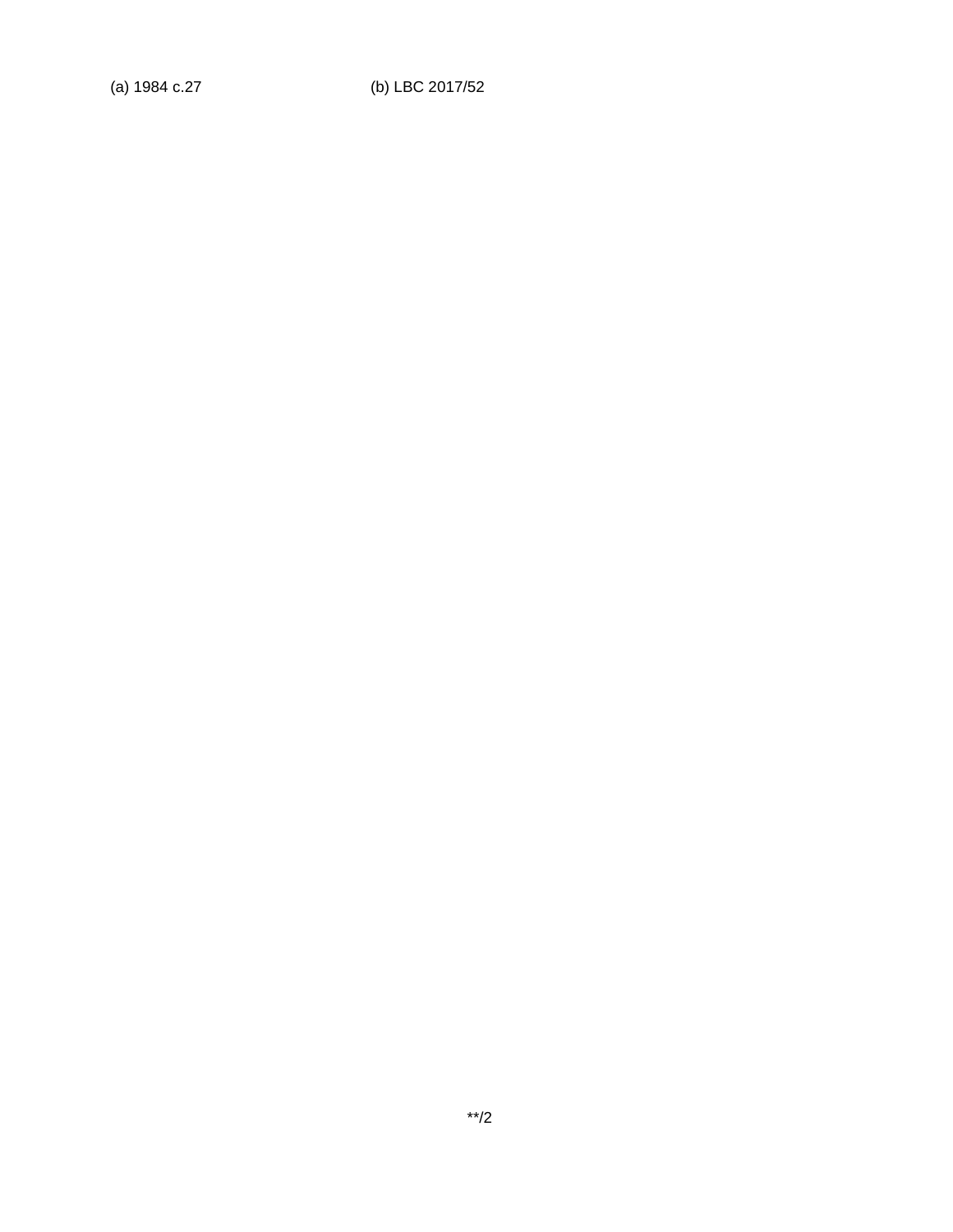4. (1) Each area on a highway comprising the length of carriageway of a street specified in column 2 of the Schedule to this Order and bounded on one side of that length by the edge of the carriageway and on the other sides by a white line marking is designated as a parking place.

(2) The reference in this Article to a white line marking shall be construed as a reference to the white line marking (either broken or continuous) provided for in Schedule 7 to the Traffic Signs Regulations and General Directions 2016(a) or, if applicable, authorised by the Secretary of State by virtue of section 64 of the Road Traffic Regulation Act 1984.

(3) The provisions of the Order of 2017 (other than Articles 3 and 16) shall apply to the areas designated as parking places by this Order as if in those provisions any reference to a parking place included a reference to an area designated as a parking place by this Order and as if any reference to Schedule 1 to the Order of 2017 included a reference to the Schedule to this Order.

### Placing of traffic signs, etc.

- 5. The Council shall:-
	- (a) place and maintain traffic signs indicating the limits of each parking place referred to in the Schedule to this Order;
	- (b) place and maintain in or in the vicinity of each parking place referred to in the Schedule to this Order traffic signs indicating that such parking place may be used during the permitted hours for the leaving only of the vehicles specified in Article 4(2) of the Order of 2017; and
	- (c) carry out such other work as is reasonably required for the purposes of the satisfactory operation of each parking place referred to in the Schedule to this Order.

Dated this \*\*\*\* day of \*\*202\*.

Ben Stevens Highway Network Manager

(a) S.I. 2016/362

\_\_\_\_\_\_\_\_\_\_\_\_\_\_\_\_\_\_\_\_\_\_\_\_\_\_\_\_\_\_\_\_\_\_\_\_\_\_\_\_\_\_\_\_\_\_\_\_\_\_\_\_\_\_\_\_\_\_\_\_\_\_\_\_\_\_\_\_\_\_\_\_\_\_\_\_\_\_\_\_\_\_\_\_